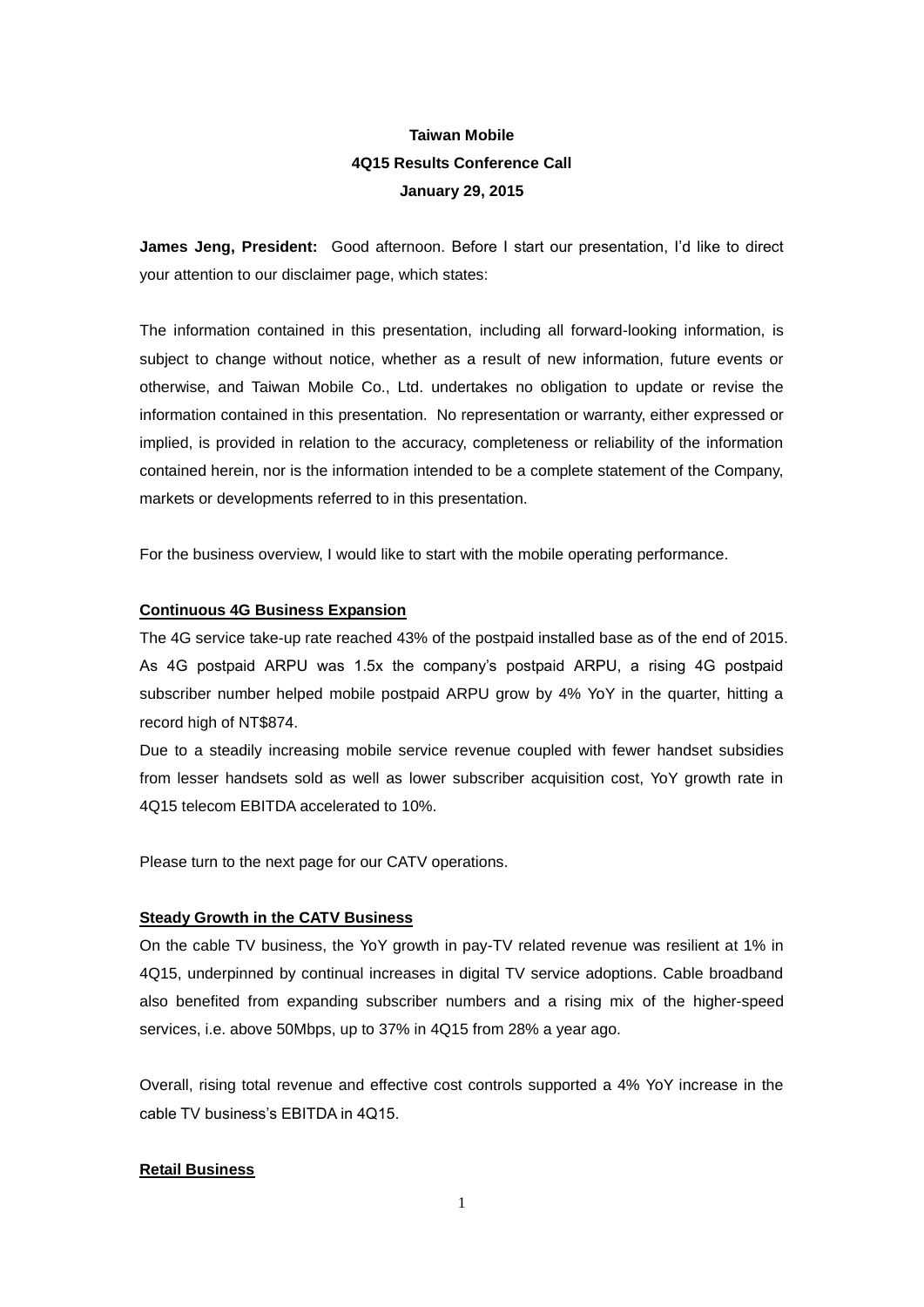momo derived 69% of its revenue from the online shopping business which registered an healthy 16% YoY growth in 4Q15. However, its TV home shopping business remained lackluster.

Negatively affected by higher TV channel costs paid and lower revenue mix from its highermargin TV home shopping business, momo still had a YoY margin contraction in 4Q15. Nevertheless, its 4Q15 EBITDA stabilized sequentially.

Let me turn the presentation over to Rosie for the financial overview section.

## **Results Summary**

## **Rosie Yu, CFO & Spokesperson:**

#### 4Q15

A steady increase in the 4G subscriber base has resulted in a YoY rise in telecom service revenue. The lowered handset subsidy level and our stringent expense controls led to a brisk 8% YoY growth in consolidated EBITDA in 4Q15.

Operating income also registered a healthy YoY growth of 5% as the strong rise in EBITDA was far more than sufficient enough to mitigate the increase in 4G related D&A. In addition, 4Q15 net income was 24% higher than a year ago credited to one-off gains related to income tax and the receipt of preferred stock dividends from Taiwan High Speed Rail.

## 2015

For full-year 2015, the respective 3% and 5% YoY increases in EBITDA and net profit reflects the solid execution of our 4G strategy and some one-off gains. As a result, EPS increased 4% YoY to NT\$5.76 and exceeded our guidance by 14% in 2015.

### **Performance by Business**

This slide provides revenue and EBITDA breakdown by products for your reference.

#### **Balance Sheet Analysis**

On the assets front, as of the end of 4Q15, cash balance remained at a healthy level of NT\$8.58bn.

The QoQ increase in inventory was mainly due to the launch of the iPhone 6S in 4Q15. 4Q14's lower inventory level was partially attributed to Apple's supply shortage. Long-term investment increased sequentially to reflect the mark-to-market value appraised on our equity investments in Ambit and THSR. The YoY decline was mainly due to the redemption of NT\$0.5bn of THSR's preferred shares made in 3Q15. PP&E decreased QoQ as new addition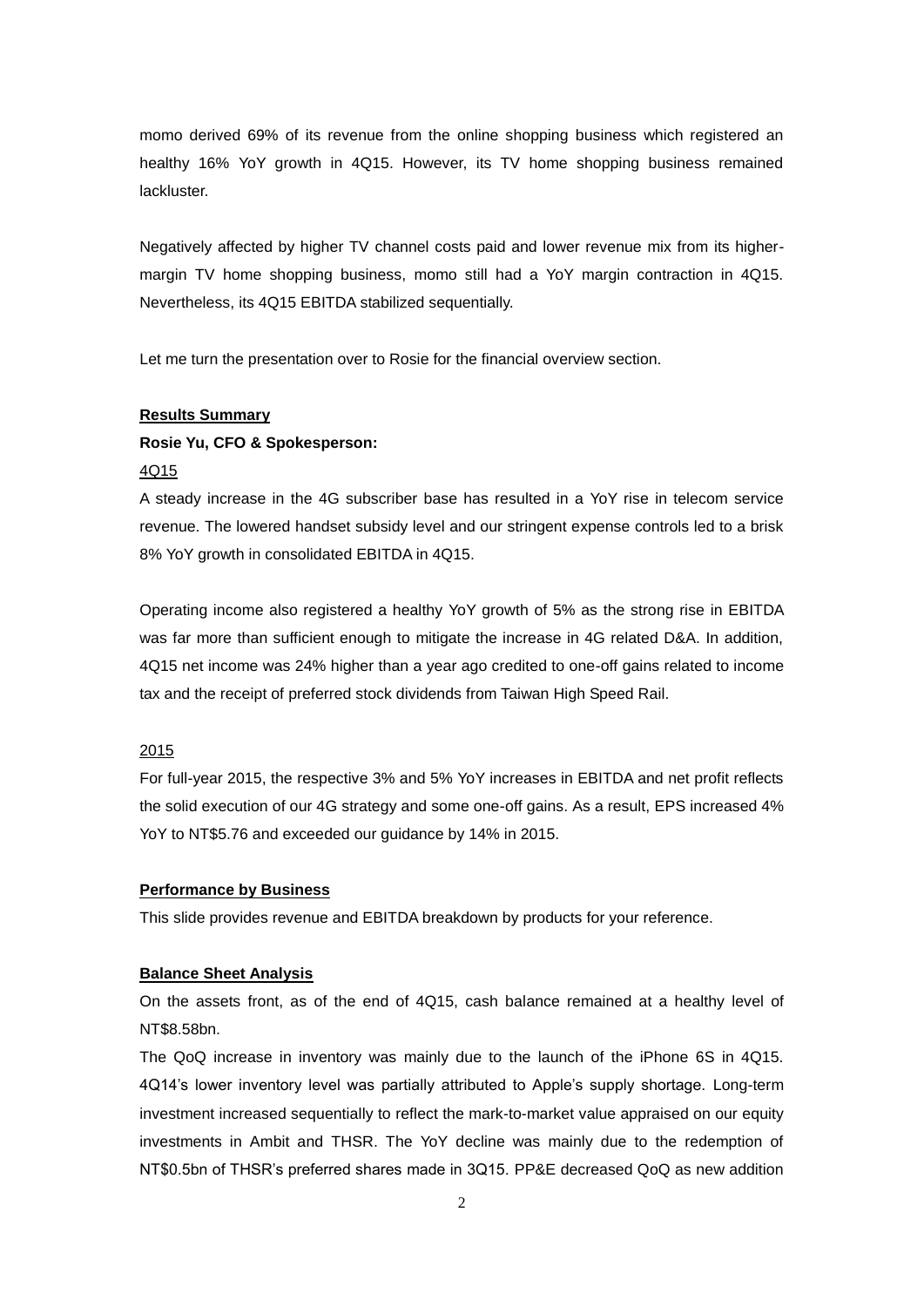in 4G equipment was smaller than the overall depreciation incurred for the quarter.

On the liabilities & shareholders' equity, the gross debt balance fell to NT\$61.76bn, following a NT\$4.01bn debt repayment made in the quarter. The QoQ decreases in capital surplus and non-controlling interest were both due to momo's buyback of its shares from the market in 4Q15.

On ratio analysis, with more debt repayment made in 4Q15, the ratios of net debt to equity and net debt to EBITDA both came off from a quarter ago.

### **Cash Flow Analysis**

In 4Q15, operating cash inflow showed a mild sequential increase due to more corporate income tax paid in 3Q15. Investing cash outflow came off QoQ. The major investing activities in 4Q15 were a NT\$2.8bn capex and NCC's refund of TWM's NT\$1bn deposit for the 2.6GHz spectrum auction.

On the financing front, a total of NT\$4.01bn in borrowings was repaid in the quarter supported by the improving free cash flows. In addition, momo spent NT\$397m buying back 2m of its shares from the market in 4Q15.

#### 2015

Despite a lower operating cash inflow resulting from more handset payments made for the year, TWM's free cash flow remained stable compared to a year ago, aided by a lower cash capex resulting from contained mobile capex and the pushback of momo's capex with regards to its new logistic center.

Let me turn the presentation back to James for the event updates.

#### **2016 Guidance**

**James:** This slide shows our 2016 guidance for your reference. I would like to highlight some of the growth drivers.

In the telecom business, we expect the mobile industry to continue benefiting from rising 4G adoptions. Taiwan Mobile estimates to have 4.7mn 4G subscribers by the end of 2016, up from 3mn a year earlier. Therefore, the mobile postpaid ARPU is expected to rise by 3% in 2016. The telecom segment is expected to deliver 1% YoY increase in EBITDA credited to an increase in service revenue and a contained handset subsidy level.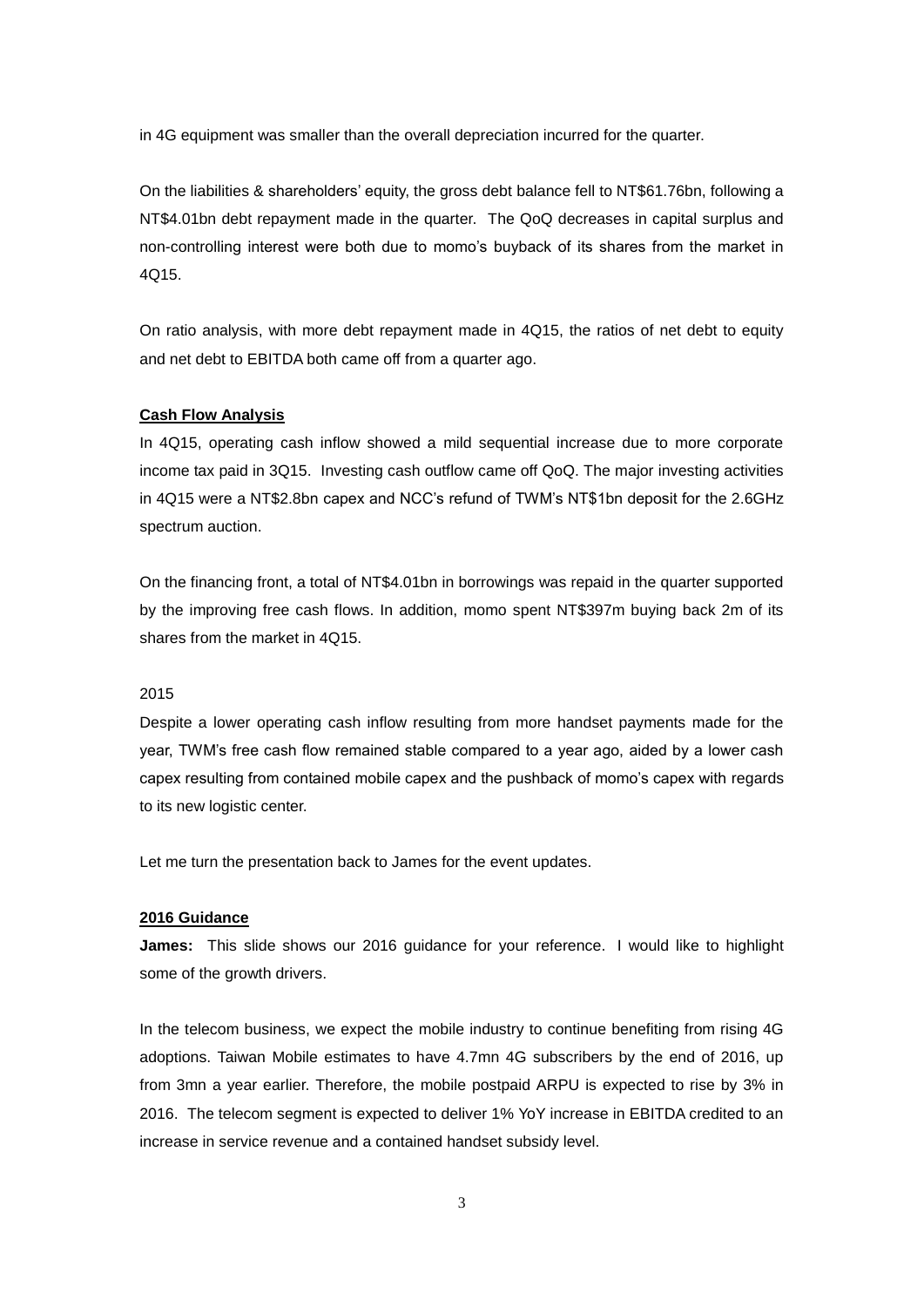In other businesses, the combined EBITDA of CATV, retail and other businesses will increase by 5% YoY in 2016 and represent 16% of our total EBITDA.

To sum up, EPS for 2016 is forecasted to come in at NT\$5.15, resulting from a projected 2% EBITDA growth and a 6% rise in D&A.

#### **Event Update**

TWM's board approved a capex budget of NT\$11.1bn for 2016 with the breakdown details shown in the slide.

For 2016, both telecom capex and capex as a percentage of service revenue are forecasted to come off significantly from 2015. Mobile capex in particular will drop 39% YoY. Regarding cable TV, investments in digital set-up-boxes will continue in 2016. momo's expected YoY rise in capex is due to the pushback of its capex with regards to the new logistic center.

As you already know, TWM announced its exit from the 2.6GHz spectrum auction in 4Q15 as its current spectrum holdings are sufficient enough for future growth in demand. Cash savings from payments for concession, capex and related opex will be used to enhance our marketing flexibility and accelerate the monetization of our 4G investment better than our peers.

#### **Key Message**

To wrap up our presentation, this slide summarizes the key message that we would like to deliver:

An increase in the forecast for telecom EBITDA coupled with over NT\$3bn reduction in telecom capex are expected to enhance Taiwan Mobile's free cash flow generation capability in 2016. With sufficient LTE spectrum holdings and no exposure to 2.6GHz investments, we will have less burden from depreciation and amortization, compared to our peers. As such, we will continue to endeavor to enhance shareholder returns.

Now I would like to open the floor for the Q&A section.

## **Q & A**

**Danny Chu, Macquarie HK:** *Can you explain a bit little in terms of what you mentioned regarding some of the capex in 2016 for momo is basically deferred from 2015? Can you quantify what is the exact amount of momo's capex that got deferred from 2015 into 2016?*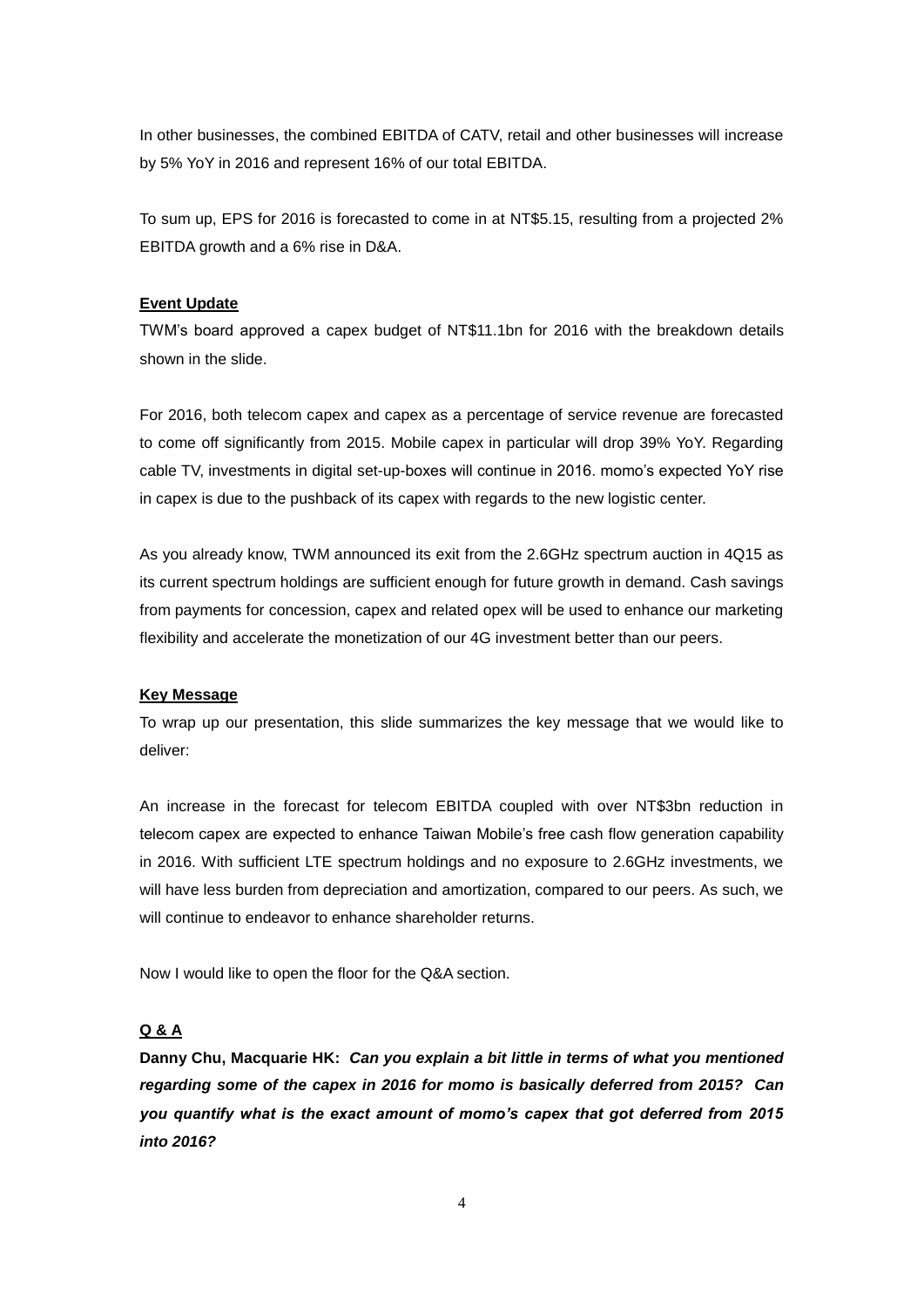*I noticed that for momo, 2015 revenue increased by 7% YoY, but at the same time, the EBITDA dropped by 24% YoY. Should we expect any business strategy changes to be made in 2016 in order to further turn around the business of momo?*

*In terms of the 2016 guidance that you just gave for the whole company, you mentioned that the assumptions that you made were a little conservative. So, under normal circumstances, instead of the net profit decline, should we expect any profit growth in 2016?*

## *Any particular update with regards to management's view toward the potential removal of unlimited data pricing plans this year?*

**Rosie:** It's roughly NT\$1.5bn for momo's capex pushing into 2016. Regarding momo's business strategy change, James will give you more color.

**James:** Basically, last year wasn't very good for the whole retail industry, including ecommerce, especially in the TV shopping sector. Both EBITDA and the profit declined significantly. This year, we will focus on two directions. First, we have reorganized the TV operations to make sure we put the right person in the right position. We will also pick up the right products for 2016 to resume the growth momentum of TV shopping business. Secondly, for the online business, the CEO of momo told me this year they will implement a very aggressive plan to catch up with PChome in terms of the online shopping revenue. In addition, they are doing very well in the overseas markets such as Thailand, for example. They are seeking possible cooperation opportunities of TV shopping and online shopping in the Southeast Asian countries. So, hopefully this year, momo's revenue will grow 8% YoY and its EBITDA is projected to increase 20% YoY. The management team is working very hard to reach this target.

**Rosie:** Let me elaborate a bit on momo's other business strategy, which is their China business. They will reshuffle their China business to narrow down its losses. For this year, they expect that operation to turn around and shall contribute the most to their profit improvement.

**James:** In response to your third question regarding the 2016 budget being conservative, we have some concerns about economic downturn this year. In addition, the new entrants of cable TV operators emerging in some of our franchise areas are expected to impact our revenue and profit in the short term. That's why we budgeted more capex to digitalize the whole HFC (Hybrid fiber-coaxial) network to boost digital TV revenue and explore business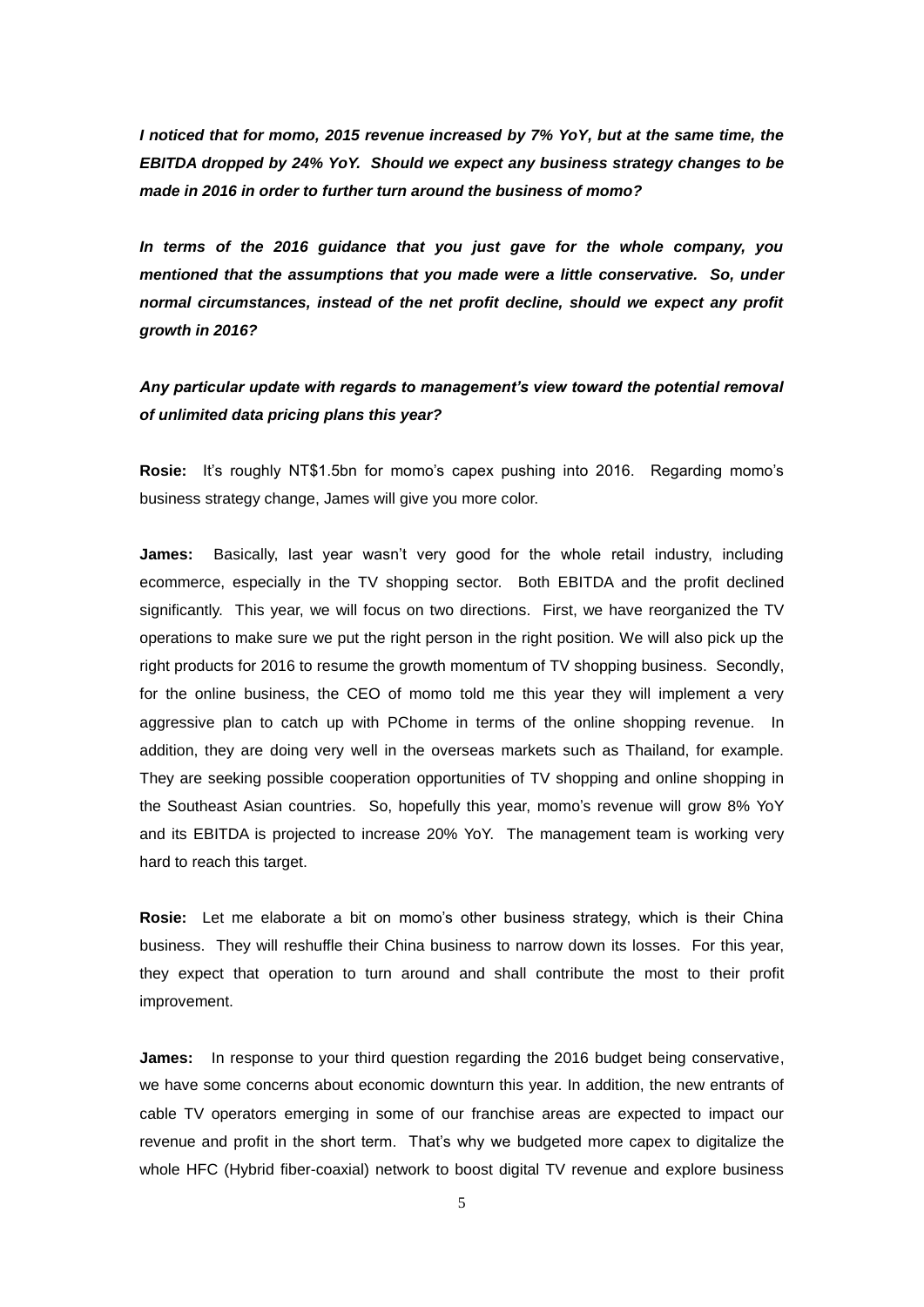opportunities of OTT (Over-The-Top) and video streaming services in cable broadband segment. Currently, the highest speed we provide to household customers is 300Mbps, and we expect to offer even higher speeds of 500Mbps/1Gbps in the near future. This will also differentiate cable broadband from 4G service as the latter put pressure on lower-speed fixed broadband services in 2015.

On the mobile side, iPhone comes in the fourth quarter of each year and puts pressure on earnings due to handset subsidies, but iPhone 6S did not sell as well in 2015. We may promote iPhone 7 in a more conservative way in 2016 so as to increase the bottom line, hopefully.

Finally, regarding the removal of the unlimited tariff, as I mentioned before, CHT is the price leader of Taiwan mobile industry. I think it is very unlikely that TWM will remove the unlimited plan without CHT removing it first.

**Danny:** CHT mentioned they will keep some unlimited data pricing plans and then they will introduce some plans that are tiered-priced. So, should we interpret that TWM may also remove some of your unlimited data pricing plans and keep some of the other plans available as well?

**James:** Yes, if CHT does it this way, TWM will follow it. For 4G, it's becoming a very saturated market. Most of the new 4G subscribers this year will be mainly from the low tier customers.

**Gopa Kumar, Nomura:** *Can you please quantify the operating cost savings that you target this year from subsidy savings and otherwise?* 

*Assuming the economic trends remain okay and not as bad as you expect it to be, what sort of earnings growth can we expect on a recurring basis this year?*

*Have you factored in any data pricing increase or tiered pricing in your 4% revenue growth guidance?*

**James:** We forecast handset subsidy to decline on a YoY basis this year. I can't disclose the exact number right now, but I expect it will decrease.

**Rosie:** In our budget, we did not factor in any tiered pricing rate plans to boost our revenue growth.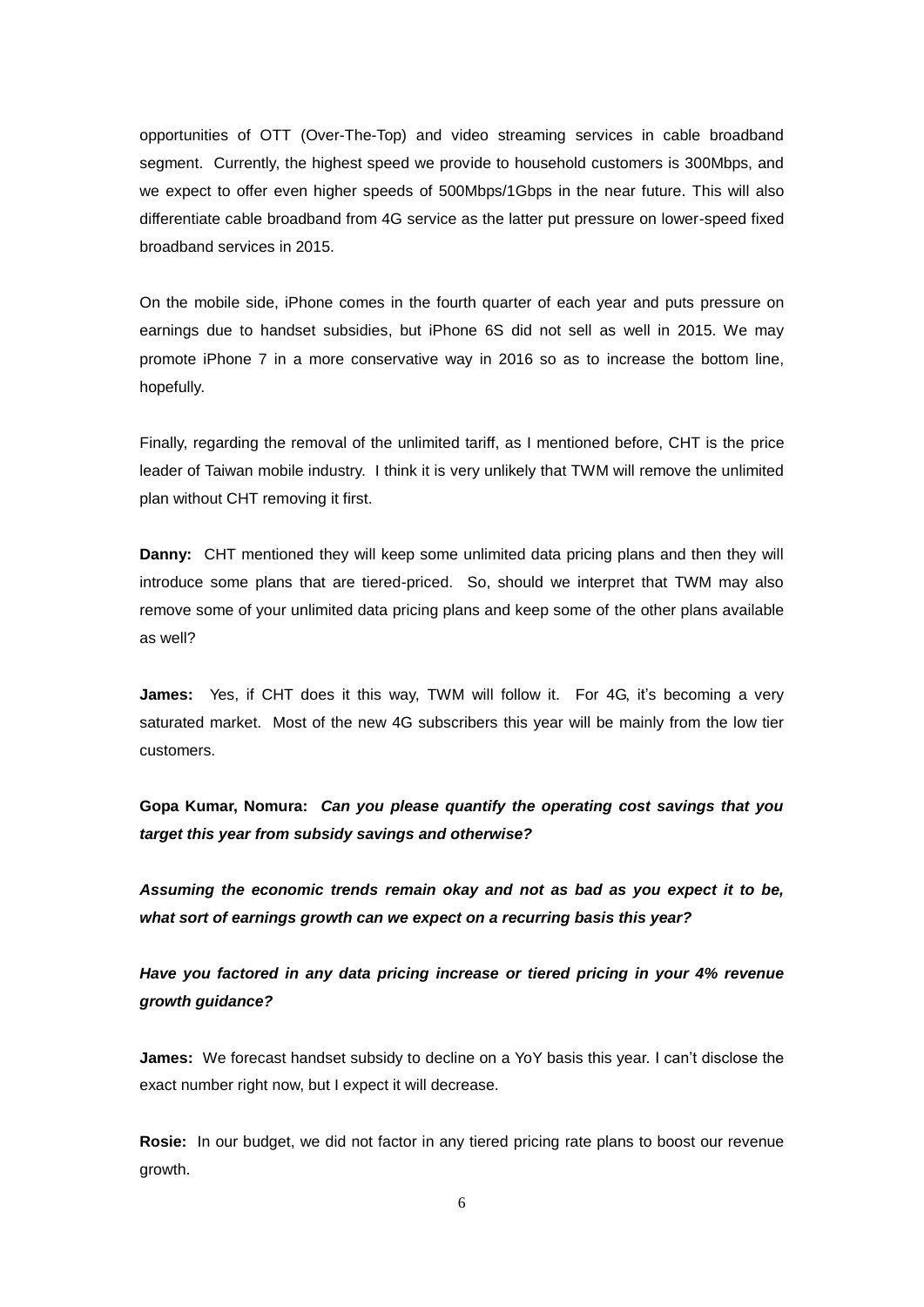**James:** Basically, the whole budget is based on the existing pricing tariff.

**Gopa:** *If that's the assumption, what sort of mobile service revenue growth are you expecting this year?*

**Rosie:** We only disclose telecom service revenue growth, so it's roughly 1-2%. Recurring earnings is expected to be down 3% roughly.

## **Jack Hsu, Sinopac:** *What's your strategy for 4G in 2016? When will you return your 2G spectrum on C4 block in 2016?*

**James:** In terms of our 4G strategy for this year, we expect to have another 1.7mn 4G subscriber numbers this year. It's not very aggressive. But, our strategy this year is not to pursue the quantity growth, it's to pursue the quality growth. TWM's strategy is to move existing users one tier up from 2G or 3G to 4G during migration. As a result, we have enjoyed quite an ARPU uplift of 13% in 2015.

In response to your  $2^{nd}$  question regarding spectrum on C4, right now I cannot comment on that.

**Jack:** *You mentioned quality is more important than quantity in 2016. Does that mean VoLTE will be an important product in 2016?*

**James:** Actually, we just launched VoLTE yesterday and that's for iPhone subscribers for now, because only iPhone 6 and above support VoLTE services. It provides good voice quality. When I said the 4G subscriber quality, I meant the ARPU is more important than the number of 4G subscribers.

**Neale Anderson, HSBC HK:** *I had a question about your network strategy, which I find quite interesting because it's very different from your peers. Going back to the November 2015 spectrum auction, TWM decided to drop out on the basis that you have plenty of capacity. At that time, it's more likely that flat rate plans would be withdrawn in 2016, but now it looks less likely. But, nevertheless, you were actually cutting mobile capex as well this year whereas some of your peers are increasing capex and saying they might see a spectrum shortfall. Are you able to say what your current level of average usage is for a 4G customer and then how many can you support by the end of this year? What's your network plan for that cut in capex? Without new spectrum,*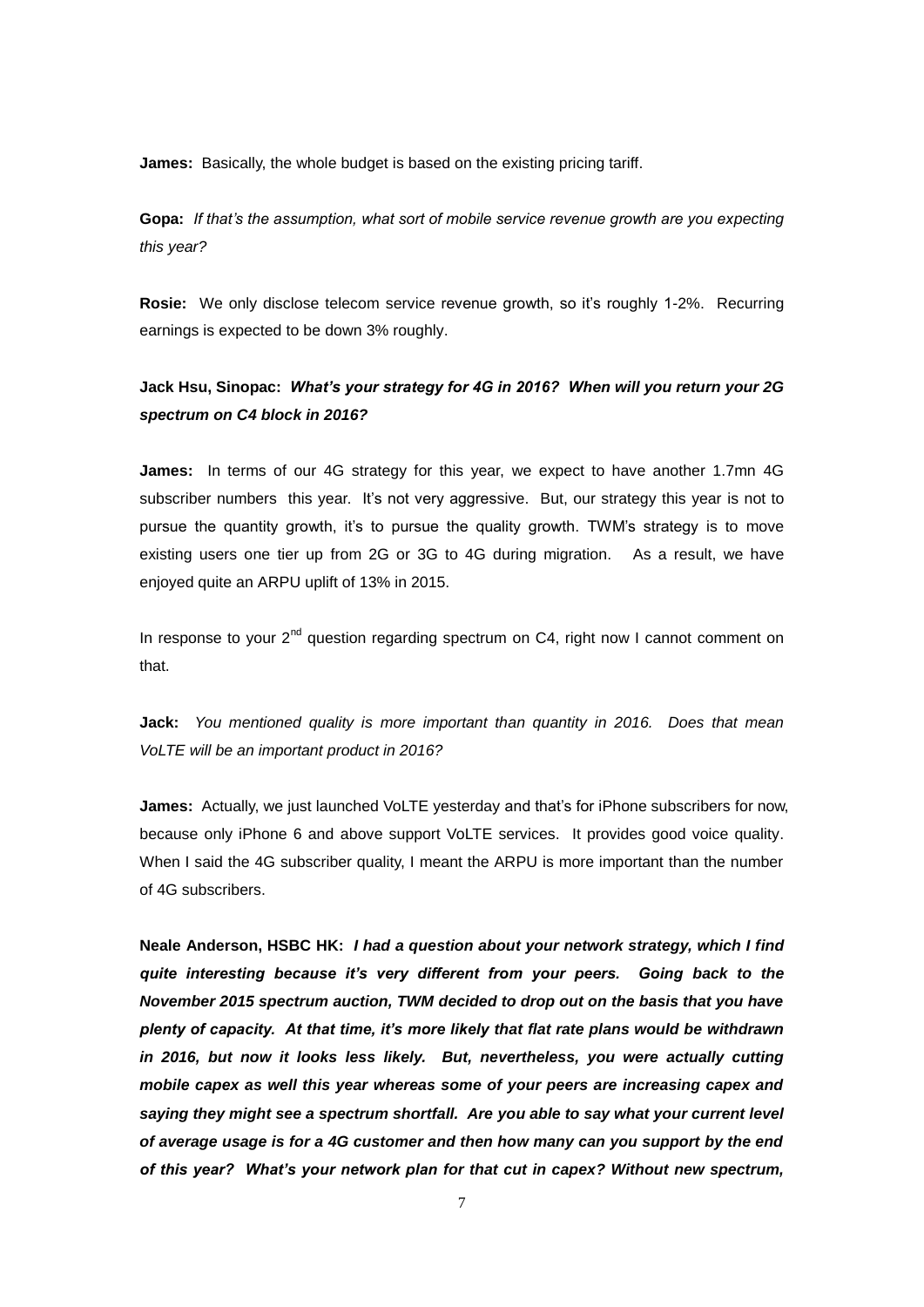#### *how many millions of 4G customers can you support at any given level of usage?*

**James:** In terms of 4G capacity of our network, with the existing spectrum and over 9,000 base stations, we can sufficiently support subscribers for the next 2-3 years. The network is still sufficient enough even if all 7.5mn subscribers were on 4G network. The rising average 4G data usage per sub slowed down at about 13GB per month. Unlike an increasing trend we used to see, it is stabilizing.

**Neale:** *Do you expect it to stay flat or would you expect that to increase after all?*

**James:** I think it will stay flat and maybe decrease slightly even further because the high usage subscribers are already on 4G and the remaining non-4G subscribers are not heavy data users.

**Neale:** *Just a follow up question, you mentioned the focus on quality, but I believe TWM has a tariff offering in the market at NT\$499, which includes one year of unlimited usage. So, would that still represent customers trading up from 3G and spending more? My related concern is that it's unlimited, and I don't believe there is any fair usage restriction. Customers might increase usage as much as they like because there is no additional cost for them to do so.* 

**James:** The NT\$499 plan with unlimited data for the first year is a cut-throat competition. One of our competitors started it and TWM followed suit, but I don't expect it will last long.

**Varun Ahuja, Credit Suisse HK:** *My first question is on a gain in 4G. CHT has been saying that they are eyeing 40% market share. If they continue to have the aggressive 40% market share, do you think you will lose market share to them? What's your thinking on that? Would the competition between the three of you still be aggressive with more and more people transitioning from 2G, 3G to 4G? If their aspiration is 40% market share, someone will have to lose. How do you see the competitive intensity to remain over the next 2-3 years?*

*Secondly, on this NT\$499 plan, you mentioned that you don't expect it to last long, but if you look at one of the existing NT\$998 plan, it was supposed to be only for a promotional period. But the period has continued for quite a while. It's still available.* 

*Third is on the fixed network side. You mentioned you're looking to upgrade your cable TV network to deliver 500Mbps speed and you're testing to do 1Gbps. I'm just*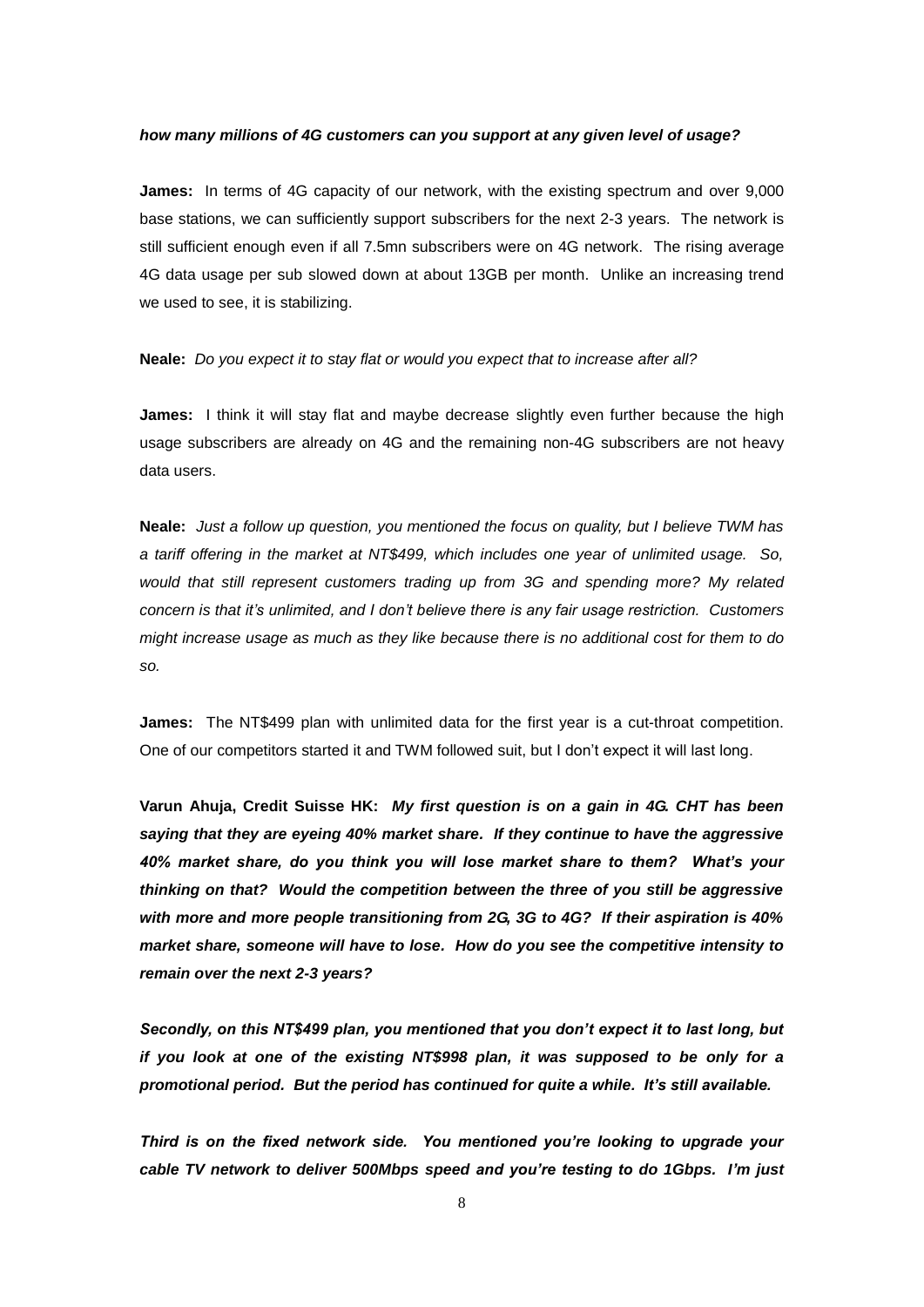*wondering what technologies you are testing on because my understanding is with DOCSIS 3, you can offer up to 200, 300Mbps. Is there any upgrade in technology which can enable you to offer 1Gbps, which equivalent to a fiber network?*

Lastly on the spectrum auction, my understanding is that the regulator is also looking *at 3G spectrum auction beyond 2100MHz and some 1800MHz spectrum auction. Can you just update on that? Is more 1800MHz available?*

**James:** Regarding the 1<sup>st</sup> question on 4G market share, I think you view it from the angle of subscriber number market share, but we view it from the perspective of penetration rate. Taiwan's mobile market is saturated and total subscriber market share between the big three remains quite stable if you look at the past three years. When it comes to 4G penetration rate among the three competitors, CHT is the lowest and TWM is one of the highest.

For cable TV, we're on DOCSIS 3.0 version now. I believe Cisco already has a new system that can provide over 1Gbps speed services if the whole network is digitalized. In fact, we are conducting a trial of the 1Gbps service in smaller areas right now. The technology seems to be quite mature. It's just a matter of whether the customer is willing to pay more for the higher speed services. That's my concern, not the technical side.

Regarding the spectrum, there will be a spectrum auction in the 2.1GHz frequency band next year. That's where existing 3G customers are located. So that's a spectrum TWM will definitely pursue.

**Rosie:** And also in the 1800 frequency band, there is another block that could also be up for auction. That's the so-called C6 block, right next to CHT's C5.

**James:** But the auction rules are not finalized by the NCC yet. They are currently asking for opinions from the operators regarding how the NCC should set the rules for the auction.

**Varun:** *I know it's still too early to know if this spectrum auction will be aggressive or not in Taiwan. With the 2.6GHz auction, everyone expected it to finish at a level close to reserve price, but the final price exceeded everyone's expectation. Do you think for 2.1GHz, it will be aggressive?*

**James:** Definitely. I expect the competition to be quite keen as the existing operators will all pursue it.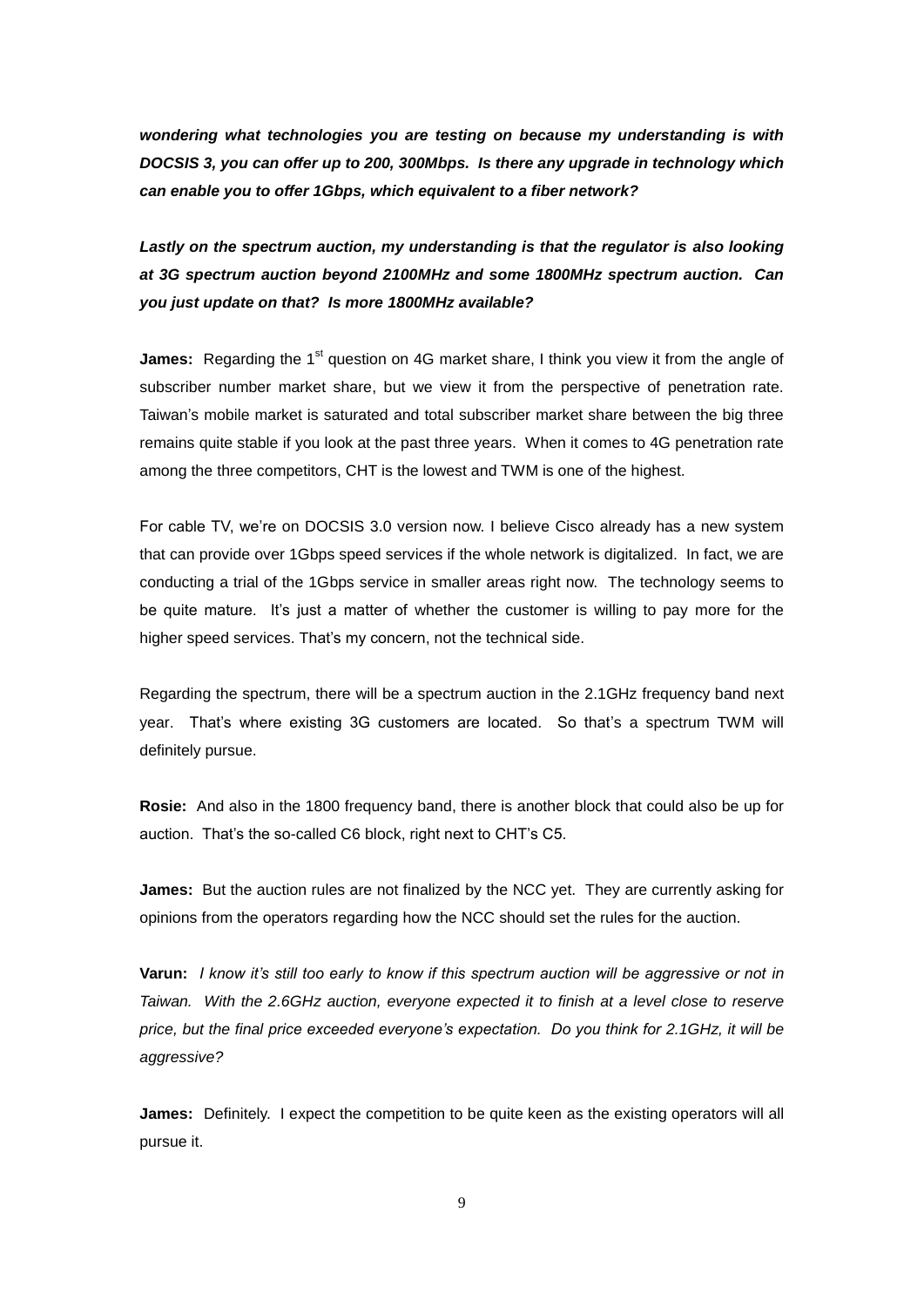**Varun:** *And, lastly, on the NT\$499 plan, you mentioned it's probably for a promotional period. But with the NT\$998, it still continues. Thus, do you think the promotional period for the NT\$499 plan will be indefinite?*

**James:** I think this has to end in the near term. All five operators offer the NT\$998 plan. But right now only TWM and another competitor offer the NT\$499 tariff and I think this price is a cut-throat competition, so I don't expect it to last long. Unless CHT also jumps into this tariff competition, then it's a different story.

**Varun:** *Yesterday, they mentioned that they are always evaluating the situation, so that can't be ruled out.* 

**Richard Chan, AIA Taiwan:** *Can I assume the target of 4.7mn 4G subscribers for the end of 2016 is a little conservative or what of kind of 4G market share are you targeting for 2016 and the following years. Are you focusing on your own customer migration from 2G and 3G to 4G?*

**James:** Most of the heavy data users are already on 4G and the remaining customers are mostly low ARPU or voice-centric customers. Given the 2G spectrum is due in the middle of 2017, we will try our best to migrate our 2G customers to 3G/4G maybe with some free data plans for them to try mobile apps. So, 4.7mn target is a bit conservative, but again, I won't be excited about a high number of 4G subscribers. If ARPU doesn't have any uplift, then there is no point to migrate all customers from 3G to 4G. So, in my view, there must be some ARPU uplift to justify the migration.

**Richard:** *We saw great ARPU growth in 2015. You guided 3% YoY growth in ARPU. Is it postpaid or blended? Could you share more details behind the 3% growth?*

**James:** Generally speaking, we require the customer to move one tier up in tariff plans when migrating them from 3G to 4G. We give handset subsidies to encourage them to use more data and in return they would generate more revenue for TWM.

**Rosie:** Just to remind you that, in the guidance section of our management report, we do include the postpaid ARPU growth in there. It's 3% growth for postpaid ARPU.

**Richard:** *How do you see competition from the smaller operators given that they have gained sufficient spectrum and they will probably use a very aggressive pricing strategy? Do you think they will disrupt the market in the longer term?*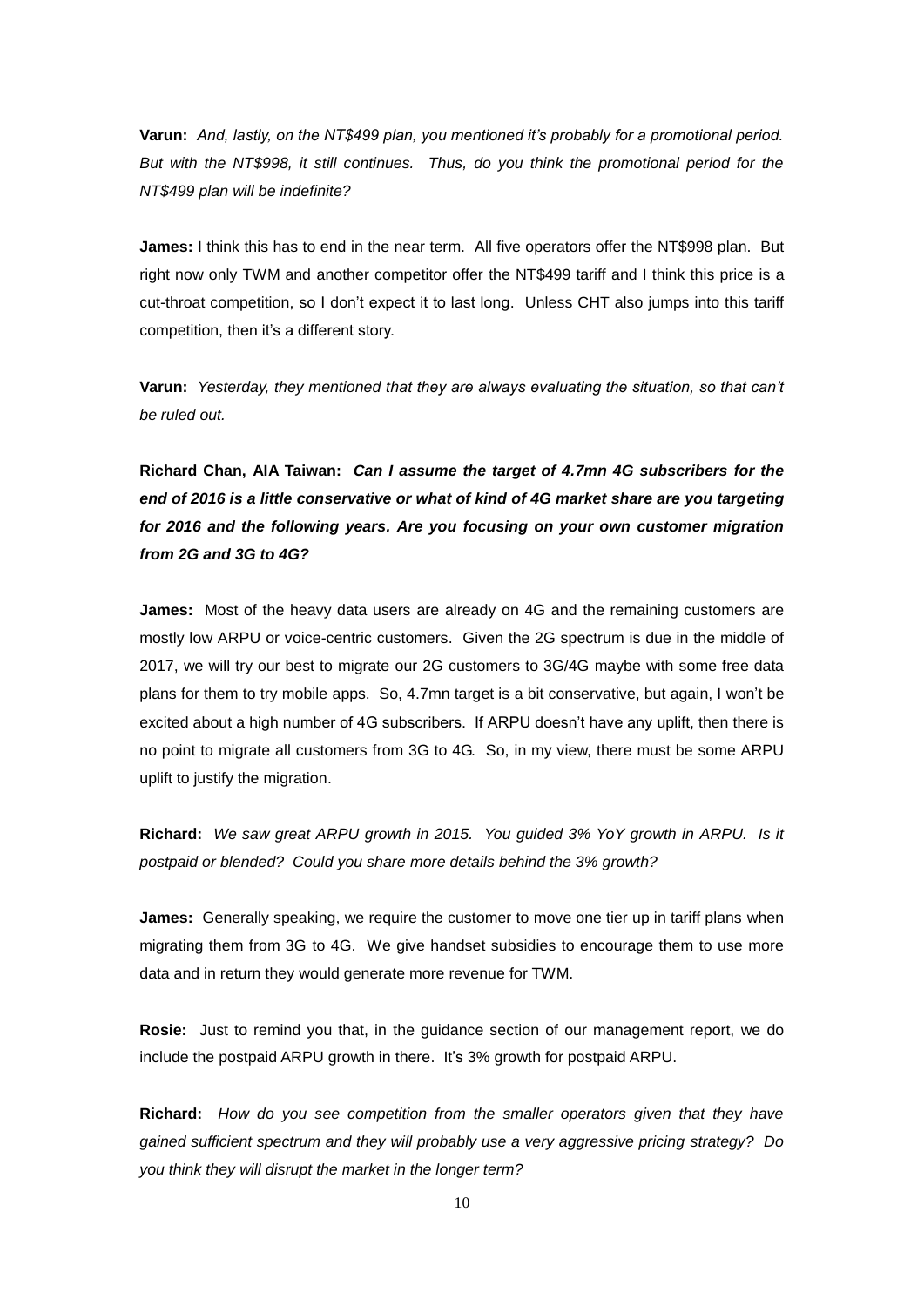**James:** I don't comment on our peers, especially the smaller operators. But, gaining spectrum doesn't guarantee that you will gain subscribers unless you really invest in your network. It will cost a lot of money for those smaller operators and that's something they have to figure out.

**Richard:** *Can you give an update on the dividend yield and payout ratio? Will you maintain at a high level?*

**Rosie:** As usual, the dividend policy will be decided at the April Board meeting and our controlling shareholders' interests are aligned with yours, so I believe they will still be very committal to a stable dividend policy.

**Janice Hsu, BNP Taiwan:** *On the guidance, you expect D&A to raise 6% YoY, but since you don't have 2.6GHz spectrum, what would be the driver behind that 6% rise?*

*On cable TV, although the overall revenue is rising, basic TV ARPU is decreasing YoY. So, I'm wondering what is the reason for that? And regarding content in 4Q, revenue increased quite significantly, about 18% YoY. What are the drivers for the growth in content?*

**James:** In terms of D&A, the 6% YoY increase is mainly related to 4G equipment even though we have no 2.6GHz deployment.

Regarding the cable TV operations, NCC has opened up the franchise areas and allowed new competition. Therefore, we are able to collect more content agency revenue from the new entrants who need contents to launch their cable TV services.

**Janice:** *Do you expect new entrants into this market will cause more pressure on cable TV ARPU in the near future?*

**James:** There will be short term pressure on us. But, from my observation, those new entrants are rather small. I'm not sure how deep their pockets are. We will see.

**Shaphan Ng, Goldman Sachs Singapore:** *I understand that momo's EBITDA was negatively affected because of the higher TV cost. Can you share with us more details on this cost?*